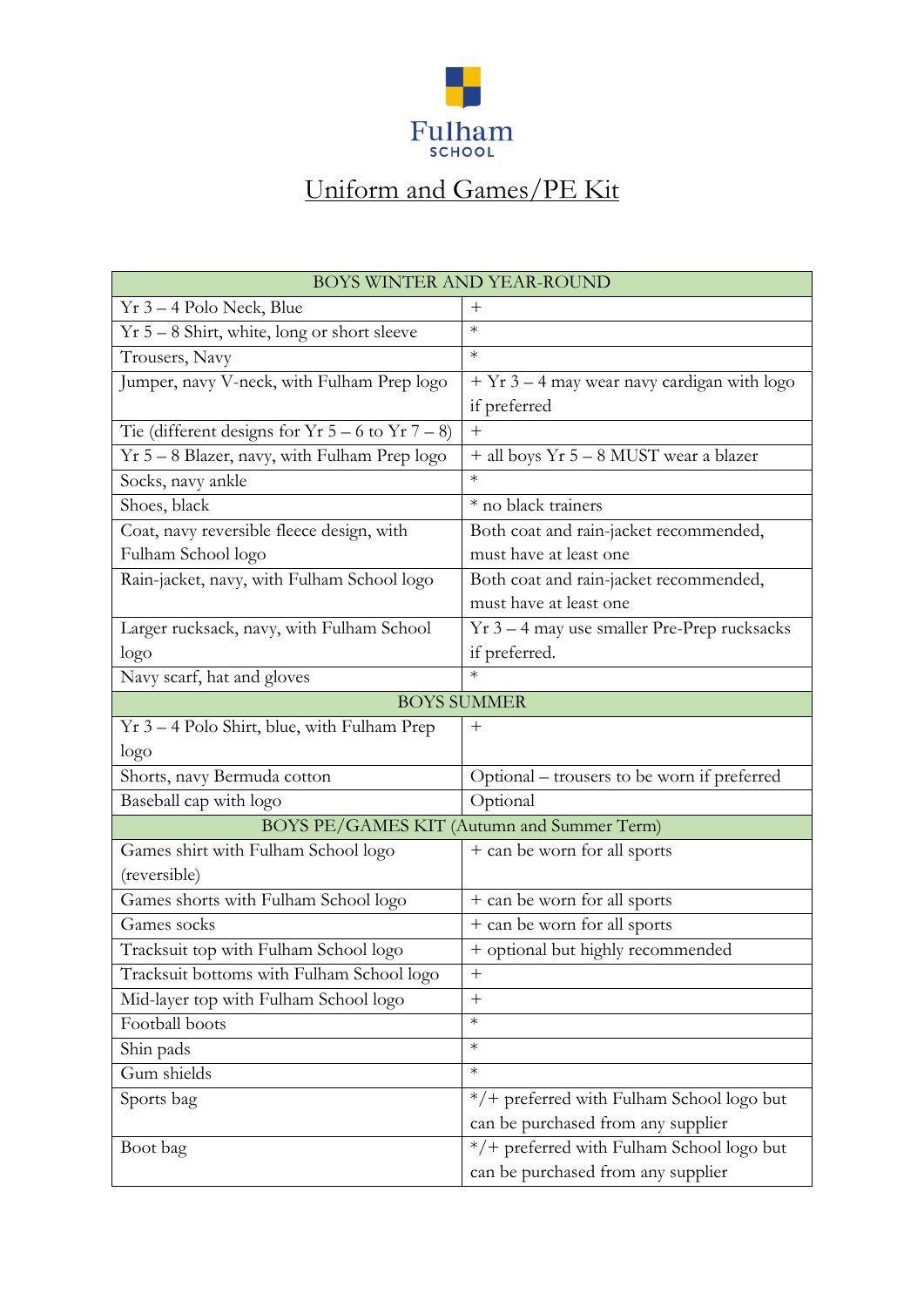

| Water bottle             | */+ preferred with Fulham School logo but   |
|--------------------------|---------------------------------------------|
|                          | can be purchased from any supplier          |
| Trainers                 | $\ast$                                      |
| Base layer top, navy     | */+ optional, preferred with Fulham School  |
|                          | logo but can be purchased from any supplier |
| Base layer bottoms, navy | */+ optional, preferred with Fulham School  |
|                          | logo but can be purchased from any supplier |

| <b>GIRLS WINTER AND YEAR-ROUND</b>                    |                                              |
|-------------------------------------------------------|----------------------------------------------|
| $Yr$ 3 – 4 Polo Neck, Blue                            |                                              |
| $Yr 5 - 8$ Shirt, white, long or short sleeve, or     | $\ast$                                       |
| revere collar blouse                                  |                                              |
| Skirt, Tartan                                         | + may wear skirt or trousers, navy           |
| Jumper, navy V-neck, or Cardigan, navy, both          | $^{+}$                                       |
| with Fulham Prep logo                                 |                                              |
| Tie (different designs for $Yr 5 - 6$ to $Yr 7 - 8$ ) | + only if wearing shirt, not blouse          |
| Yr 5 - 8 Blazer, navy, with Fulham Prep logo          | + all girls Yr 5 - 8 MUST wear a blazer      |
| Tights, navy                                          | * with skirt                                 |
| Socks, navy knee-high                                 | * with skirt                                 |
| Socks, navy ankle                                     | $\overline{\ast}$ with trousers              |
| Shoes, black                                          | * no black trainers                          |
| Coat, navy reversible fleece design, with             | Both coat and rain-jacket recommended,       |
| Fulham School logo                                    | must have at least one                       |
| Rain-jacket, navy, with Fulham School logo            | Both coat and rain-jacket recommended,       |
|                                                       | must have at least one                       |
| Larger rucksack, navy, with Fulham School             | Yr 3 - 4 may use smaller Pre-Prep rucksacks  |
| logo                                                  | if preferred.                                |
| Navy scarf, hat and gloves                            |                                              |
| Hair accessories                                      | * navy or matching tartan (stripe in summer) |
| <b>GIRLS SUMMER</b>                                   |                                              |
| Summer dress, striped                                 | + Yr 3 - 4 may wear polo shirt and           |
|                                                       | shorts/trousers if preferred as below        |
| Yr 3 – 4 Polo Shirt, blue, with Fulham Prep           | $^{+}$                                       |
| logo                                                  |                                              |
| Shorts, navy Bermuda cotton                           | * trousers to be worn if preferred           |
| Socks                                                 | * white ankle or knee-high with dress, navy  |
|                                                       | ankle or knee-high with shorts/trousers      |
| Baseball cap with logo                                | Optional                                     |
| GIRLS PE/GAMES KIT (Autumn and Summer Term)           |                                              |